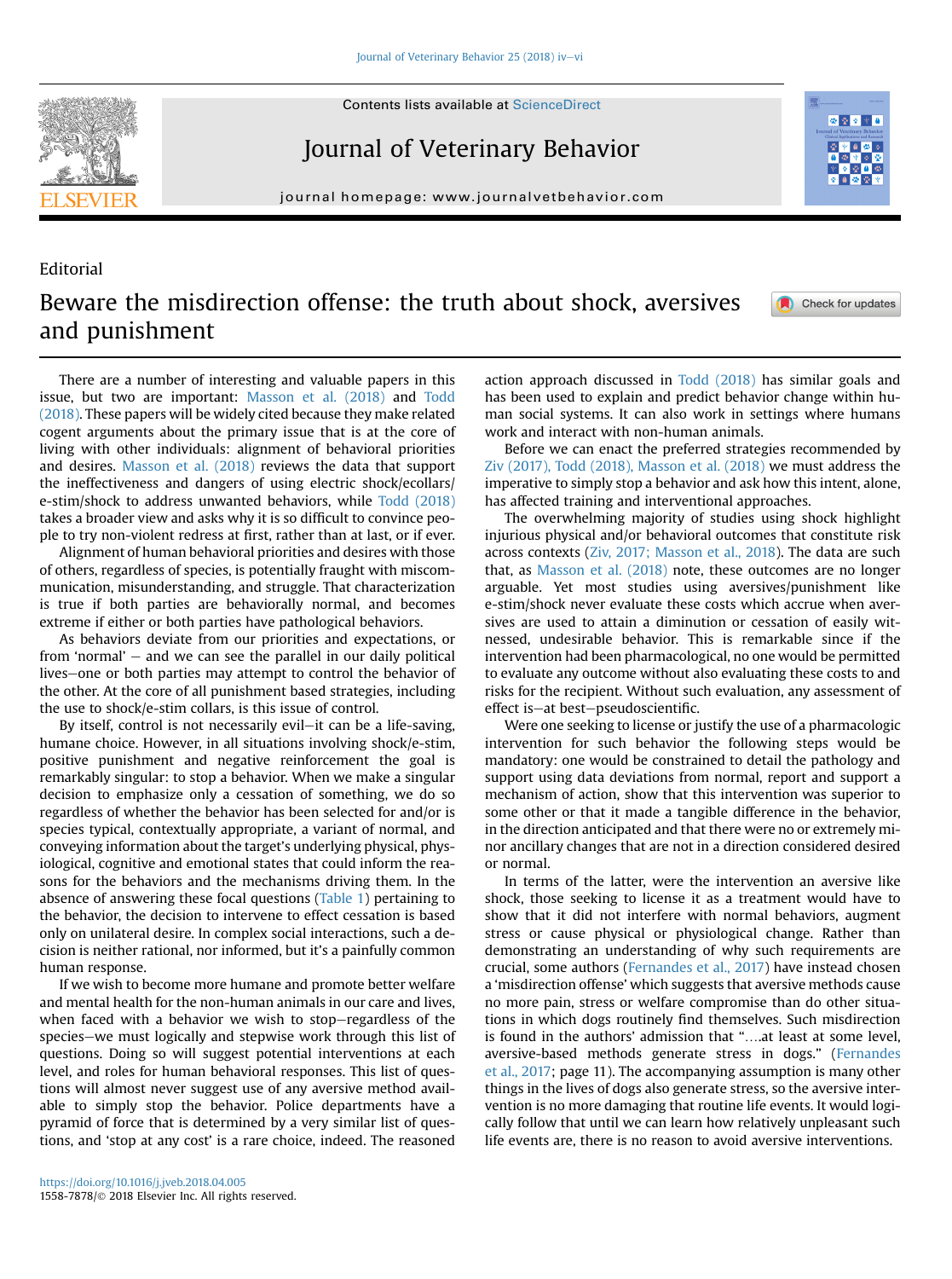## <span id="page-1-0"></span>Table 1

Questions to ask about all behaviors one wishes to modify or stop

- 1. Is this a behavior that has been selected for (e.g., canine herding behaviors)?
- 2. Is this a species typical behavior (e.g., feline urine spraying)?
- 3. Is this behavior contextually appropriate (e.g., growling and lunging only at people who are truly risks to the dog's or human's safety)?
- 4. Is this behavior a variant of normal (e.g., licking fur), or is this behavior abnormal, deviating in form, frequency, intensity, duration or context from the range of 'normal' (e.g, chewing and licking the skin and leg until bone is exposed)?
- 5. Does this behavior convey information about the target's underlying:
	- a. physical state?
	- b. physiological state?
	- c. cognitive state?
	- d. emotional state?
- 6. What does the above information tell us about the global reasons or drivers of the behaviors and the physiological, neurochemical mechanisms driving them?

Such reasoning is pseudoscience. Such conclusions beg the question of context, and context drives every facet of behavior.

The cessation of a behavior we do not desire may not be in the best interests of the individual exhibiting the behavior, and as a result of stopping that behavior, we may do other harm to which we are blinded unless test for such harm. These are basic scientific treatment principles. If we want those with whom we interact, regardless of species, to exhibit a different behavior we need to work through the logic in Table 1, consider our choices and do everything possible to encourage alternate behaviors as suggested by the responses to the questions. If we do not do this we must realize that there are no pinpoint surgical excisions with aversives, and this concern grows with frequency, intensity of stimulus and lack of discretion. While we might attenuate what we perceive to be an undesirable behavior, all surrounding affiliated behaviors, many of which might be normal or appetitive and so could have lead to beneficial learning, also cease. As a result, we deprive the animals in our care of choice and flexibility, and there is no doubt those are welfare violations.

As appalling as this misdirection offense is, it is not the biggest failing of those who support (or at least do not contest) aversive methods, including e-stim/shock. The biggest failing of those who defend such aversives is that efficacy data are lacking. Simply, there are few well designed studies comparing outcomes of shock/punishment/aversives and other non-aversive interventions (but see [Ziv, 2017](#page-2-0) and [Masson et al., 2018](#page-2-0) for reviews).

Were we to treat aversives as we do pharmacologics, we would require a comparison with another methods of redress, in a way that was biologically meaningful (e.g., counts of behaviors, combined predicted changes in physiological parameters, et cetera). I would argue that for a method to be effective we would need measures that demonstrate less stress and distress as a result of the intervention, and that substantiate the replacement of more problematic, distressing and out of context behaviors, with those that are more contextual, more normal, and more beneficial to the patient.

Within this scientific framework, which is no more than would be expected to say that a pharmacologic intervention may prove useful, no study has supported the superior efficacy of the aversive. There is a likely reason for this outcome: telling someone what not to do never helps them to learn an appropriate or desired behavior, and the only thing shock or punishment does is to tell you what someone doesn't want, which has nothing to do with truly modifying behavior ([Overall, 2006](#page-2-0)).

The simple truth is that we should abandon aversives because they lack efficacy. Aversives, including shock/e-stim, fail three essential levels of scientific testing.

- They fail the test of logic. If you want someone to do something different-tell them what it is, not simply what you do not want for them to do. In a world where there may be only one correct answer, no one is likely to find it by iteratively stumbling through one wrong answer after another. In fact, we have excellent data on what occurs when this happens, and it's called 'learned helplessness'.
- The 'side effect' profile is not desirable or supportable.
- There are no replicable data supporting efficacy.

So want can we do? It is time for us to stop being susceptible to misdirection and instead focusing on data-driven care of those for whom we have oversight. The importance of the [Masson et al.](#page-2-0) [\(2018\)](#page-2-0) and [Todd \(2018\)](#page-2-0) papers is clear and we will see applications their approach in other papers in this volume.

Breed bans could be construed as the ultimate form of 'punishment' for perceived risk. But do they work? [Mora et al. \(2018\)](#page-2-0) examined fatal dog bites in Spain against a backdrop of breed-based regulations. Rather than supporting bans, their research supports the establishment of an excellent reporting system for all bites, and an inter-disciplinary approach that can understand and provide redress for both human and canine factors contributing to bites.

In a survey study, [Luño et al. \(2018\)](#page-2-0) sought to evaluate the extent of owner reported 'emotional eating' in dogs. One interesting finding of this study was the owner report that their perception of emotional easting was associated with being an unhappy dog who did not eat when the owner was absent. These are both classic autonomic nervous system responses to social stress, suggesting lack of social contact for some dogs may be viewed as punishing.

[Marion et al. \(2018\)](#page-2-0) illustrate the role of early social contact in moderating aggressiveness to humans in livestock-guarding dogs. Quite simply, dogs with minimal human contact as pups, have less flexibility in behavioral responses with humans. This is an extreme version of telling them what not to do, but not telling them what behavior you think is desirable. Not surprisingly, this strategy results in outcomes fraught with risk.

[Uccheddu et al. \(2018\)](#page-2-0) vividly demonstrate why assumptions of mechanism can be dangerous. We seldom have excellent neurologic data on cases that have behavioral presentations, so this case is valuable. It's a reminder to those who believe that aversives "fix problems" that what you need to fix and what you think you need to fix may be two quite different things.

Testing outcomes is critical even when asserting a positive interventional effect in a system that delivers only rewards. In a well designed study, [Naik et al. \(2018\)](#page-2-0) evaluated meal feeding vs. a food dispensing toy on overall activity in client owned cats. Using accelerometer generated activity counts (an objective measure) there were no differences in activity when the cats were meal fed compared with when they obtained their food from a food toy. The authors wisely raise the issue of multiple unmeasured, unconsidered benefits which has relevance for those who think they understand how their intervention will affect change.

[Beugnet \(2018\)](#page-2-0) assessed litterbox preferences in a field study of cats who were patients at a veterinary practice, again with some unexpected results. Anticipating that cats may prefer some newer substrates, this well designed, well analyzed study supports why it is so important to actually collect the data in a comparative manner. These cats did not behave as anticipated.

Cognitive bias tests [\(Mendl et al., 2009](#page-2-0)) are being increasingly used to assess behavioral, cognitive, and emotional damage in rescued, neglected, impaired or damaged animals. While we have objective measures of changes in physical state, most measures of affective state have not been objective. Cognitive bias is one way of assessing how affective state alters function. The typical prediction is that the impaired individual can recognize rewards and